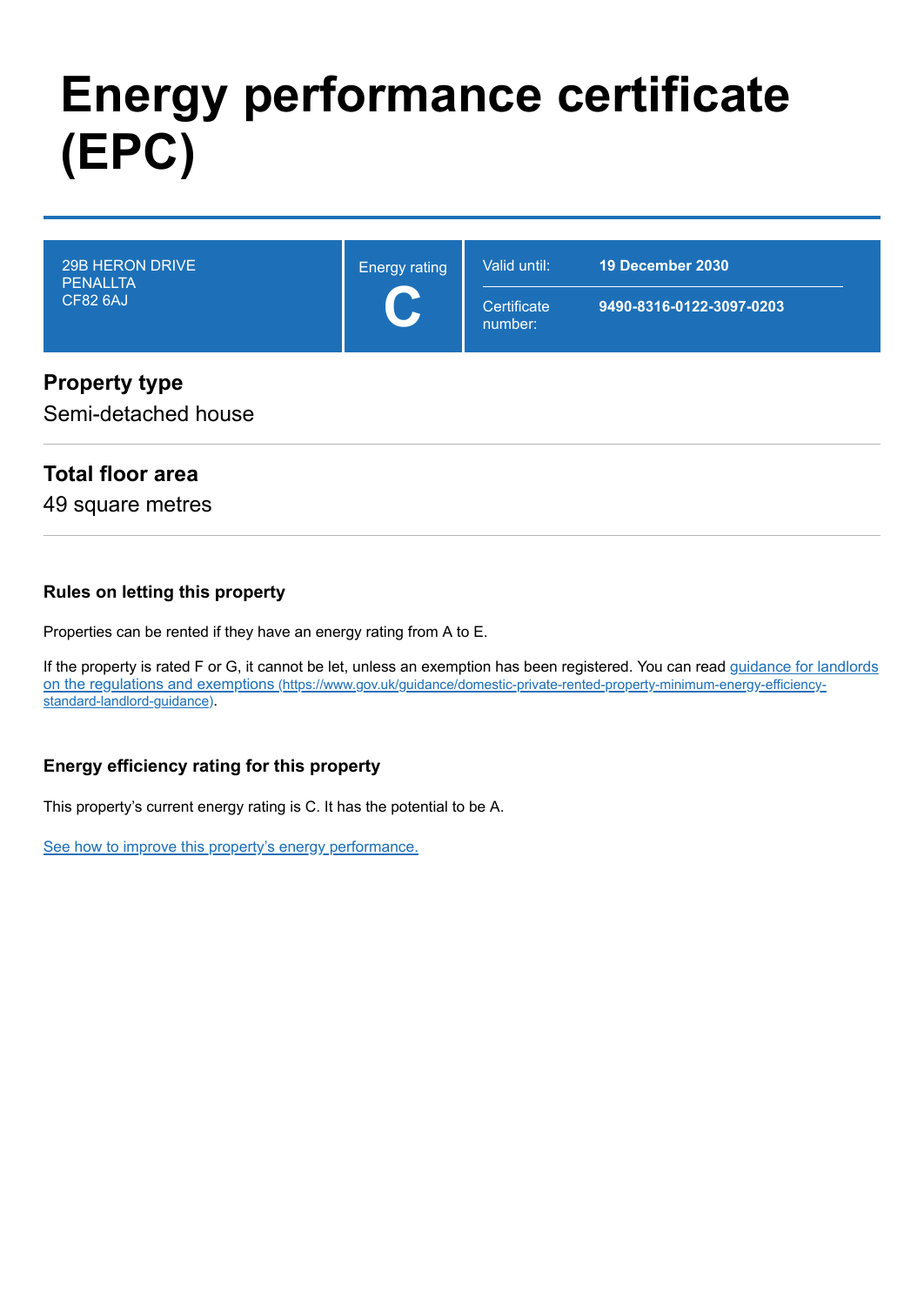| <b>Score</b> | <b>Energy rating</b> | <b>Current</b> | <b>Potential</b> |
|--------------|----------------------|----------------|------------------|
| $92 +$       | Ą                    |                | 92<br>A          |
| 81-91        | В                    |                |                  |
| 69-80        | C                    | 77   C         |                  |
| 55-68        | $\blacksquare$       |                |                  |
| 39-54        | Е                    |                |                  |
| $21 - 38$    | F                    |                |                  |
| $1 - 20$     |                      |                |                  |

The graph shows this property's current and potential energy efficiency.

Properties are given a rating from A (most efficient) to G (least efficient).

Properties are also given a score. The higher the number the lower your fuel bills are likely to be.

For properties in England and Wales:

- the average energy rating is D
- the average energy score is 60

#### **Breakdown of property's energy performance**

This section shows the energy performance for features of this property. The assessment does not consider the condition of a feature and how well it is working.

Each feature is assessed as one of the following:

- very good (most efficient)
- good
- average
- poor
- very poor (least efficient)

When the description says "assumed", it means that the feature could not be inspected and an assumption has been made based on the property's age and type.

| <b>Feature</b> | <b>Description</b>                         | Rating |
|----------------|--------------------------------------------|--------|
| Wall           | Cavity wall, as built, insulated (assumed) | Good   |
| Roof           | Pitched, 150 mm loft insulation            | Good   |
| Window         | Fully double glazed                        | Good   |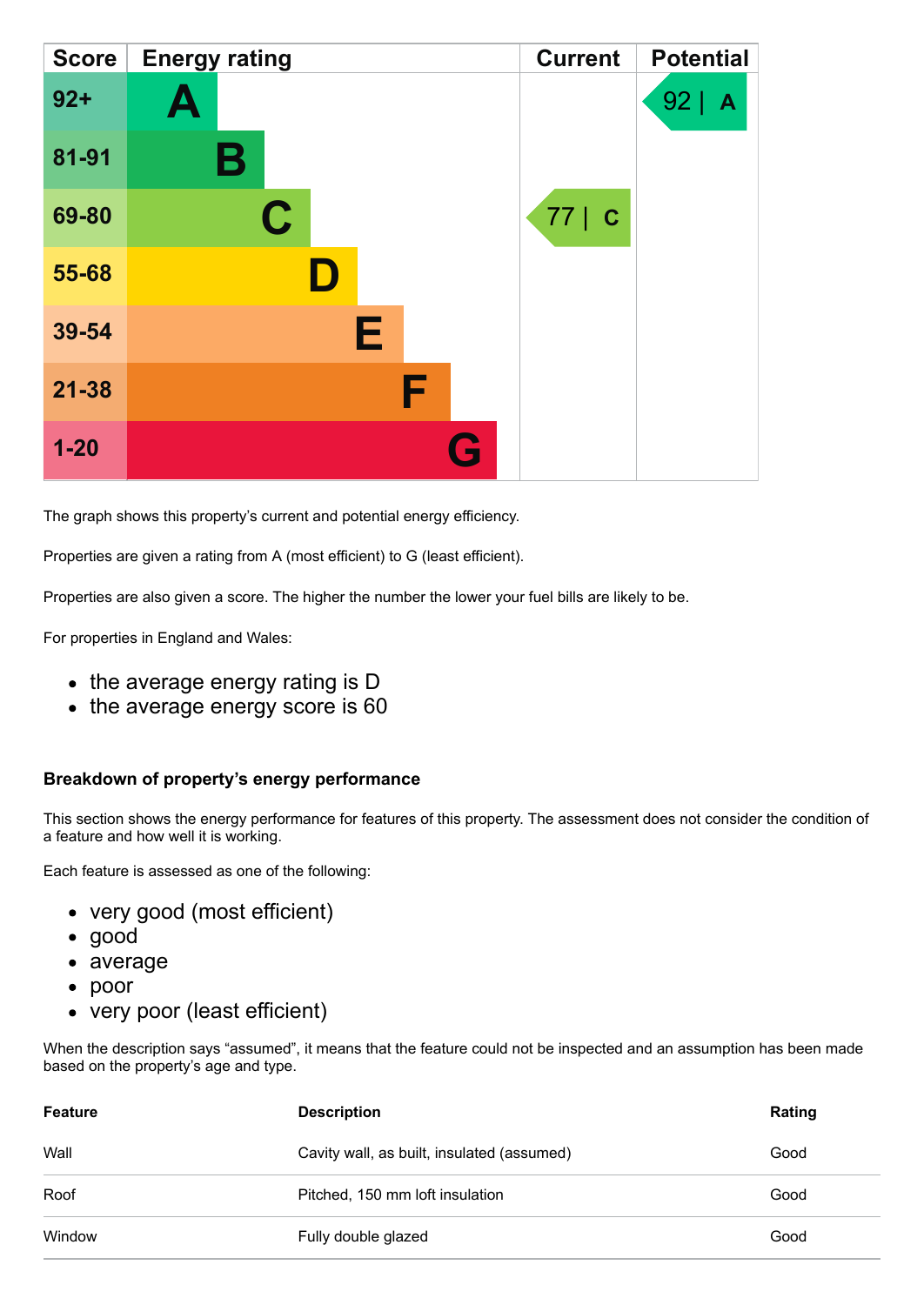| <b>Feature</b>       | <b>Description</b>                       | Rating    |
|----------------------|------------------------------------------|-----------|
| Main heating         | Boiler and radiators, mains gas          | Good      |
| Main heating control | Programmer, room thermostat and TRVs     | Good      |
| Hot water            | From main system                         | Good      |
| Lighting             | Low energy lighting in all fixed outlets | Very good |
| Floor                | Solid, insulated (assumed)               | N/A       |
| Secondary heating    | None                                     | N/A       |

## **Primary energy use**

The primary energy use for this property per year is 174 kilowatt hours per square metre (kWh/m2).

What is primary energy use?  $\blacktriangleright$ 

#### **Environmental impact of this property**

This property's current environmental impact rating is C. It has the potential to be A.

Properties are rated in a scale from A to G based on how much carbon dioxide (CO2) they produce.

Properties with an A rating produce less CO2 than G rated properties.

#### **An average household produces**

6 tonnes of CO2

#### **This property produces**

#### **This property's potential production**

0.4 tonnes of CO2

1.5 tonnes of CO2

By making the [recommended changes,](#page-3-0) you could reduce this property's CO2 emissions by 1.1 tonnes per year. This will help to protect the environment.

Environmental impact ratings are based on assumptions about average occupancy and energy use. They may not reflect how energy is consumed by the people living at the property.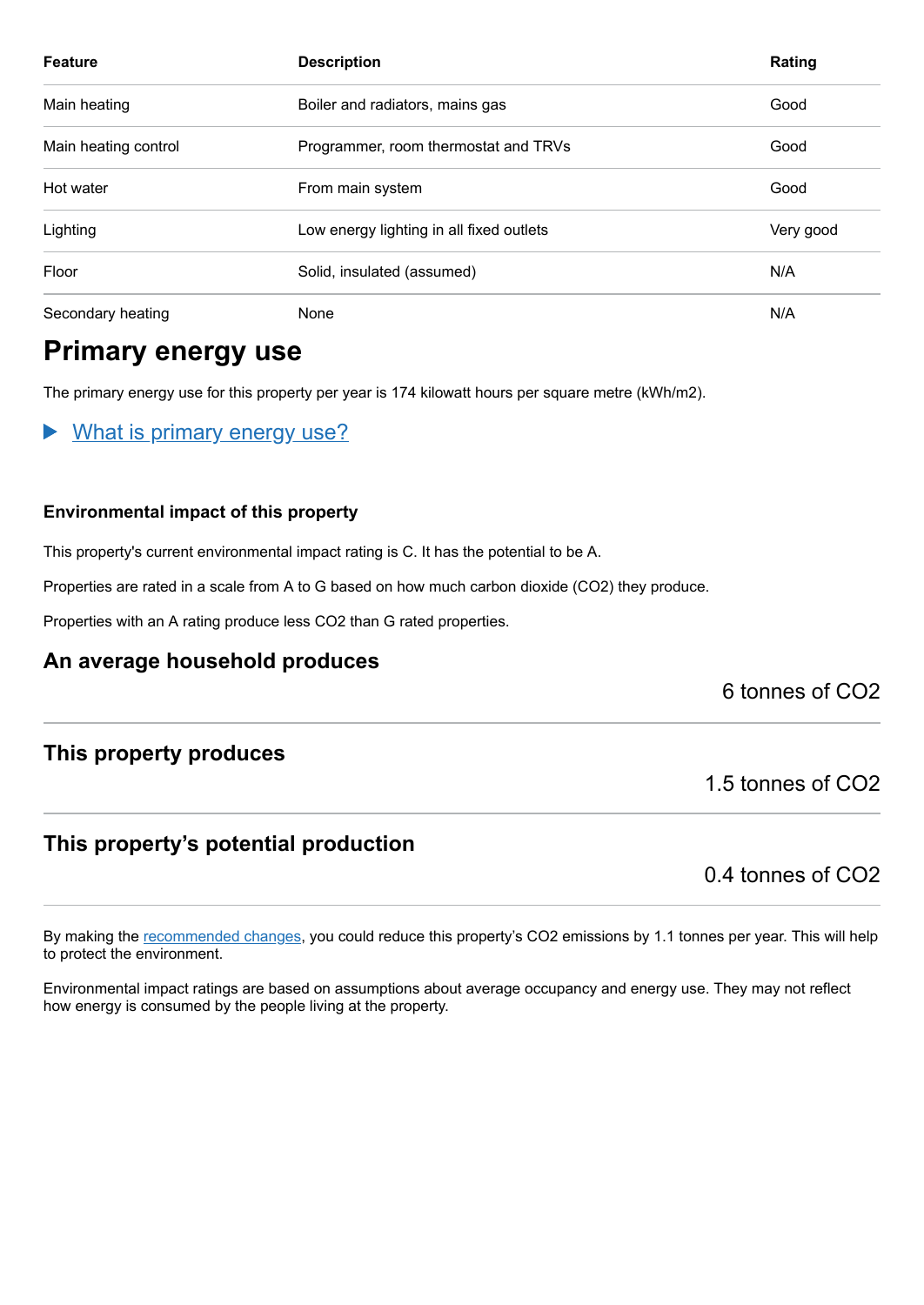# Potential energy rating **A** Making any of the recommended changes will improve this property's energy efficiency. If you make all of the recommended changes, this will improve the property's energy rating and score from C (77) to A (92). **Recommendation 1: Solar water heating** Solar water heating **Typical installation cost** £4,000 - £6,000 **Typical yearly saving** £27 **Potential rating after carrying out recommendation 1** 78 | C **Recommendation 2: Solar photovoltaic panels, 2.5 kWp** Solar photovoltaic panels **Typical installation cost** £3,500 - £5,500 What is an energy rating?

### **Potential rating after carrying out recommendations 1 and 2**

# **Paying for energy improvements**

<span id="page-3-0"></span>**How to improve this property's energy performance**

[Find energy grants and ways to save energy in your home.](https://www.gov.uk/improve-energy-efficiency) (https://www.gov.uk/improve-energy-efficiency)

**Estimated energy use and potential savings**

**Typical yearly saving**

**Estimated yearly energy cost for this property**

£343

92 | A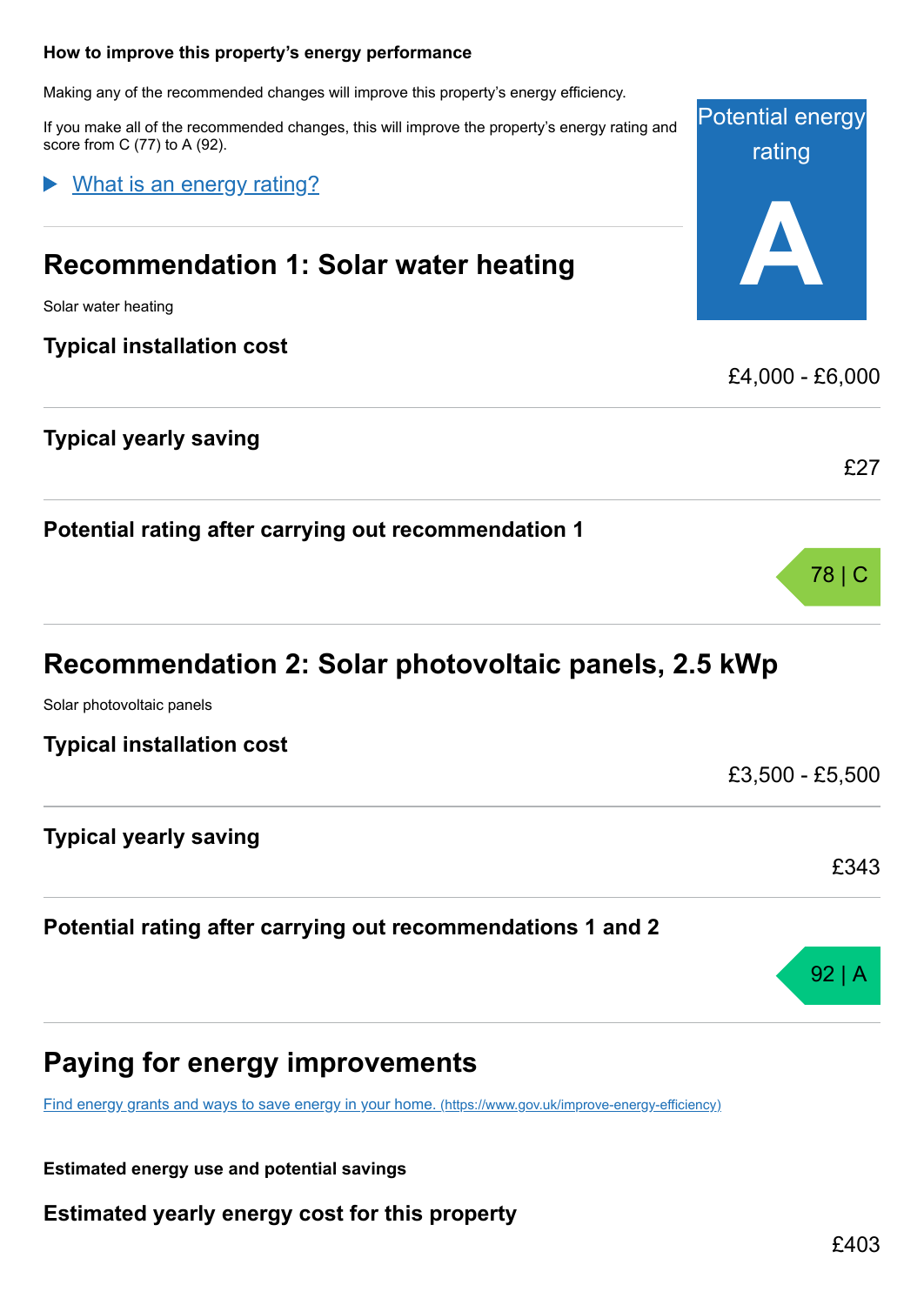### **Potential saving**

The estimated cost shows how much the average household would spend in this property for heating, lighting and hot water. It is not based on how energy is used by the people living at the property.

The estimated saving is based on making all of the recommendations in [how to improve this property's energy performance.](#page-3-0)

For advice on how to reduce your energy bills visit Simple Energy Advice [\(https://www.simpleenergyadvice.org.uk/\)](https://www.simpleenergyadvice.org.uk/).

# **Heating use in this property**

Heating a property usually makes up the majority of energy costs.

#### **Estimated energy used to heat this property**

#### **Space heating**

3518 kWh per year

#### **Water heating**

1682 kWh per year

#### **Potential energy savings by installing insulation**

#### **Type of insulation Amount of energy saved**

**Loft insulation** 183 kWh per year

You might be able to receive Renewable Heat Incentive payments [\(https://www.gov.uk/domestic-renewable-heat-incentive\)](https://www.gov.uk/domestic-renewable-heat-incentive). This will help to reduce carbon emissions by replacing your existing heating system with one that generates renewable heat. The estimated energy required for space and water heating will form the basis of the payments.

#### **Contacting the assessor and accreditation scheme**

This EPC was created by a qualified energy assessor.

If you are unhappy about your property's energy assessment or certificate, you can complain to the assessor directly.

If you are still unhappy after contacting the assessor, you should contact the assessor's accreditation scheme.

Accreditation schemes are appointed by the government to ensure that assessors are qualified to carry out EPC assessments.

# **Assessor contact details**

#### **Assessor's name**

Nicholas Davies

### **Telephone** 07727995976